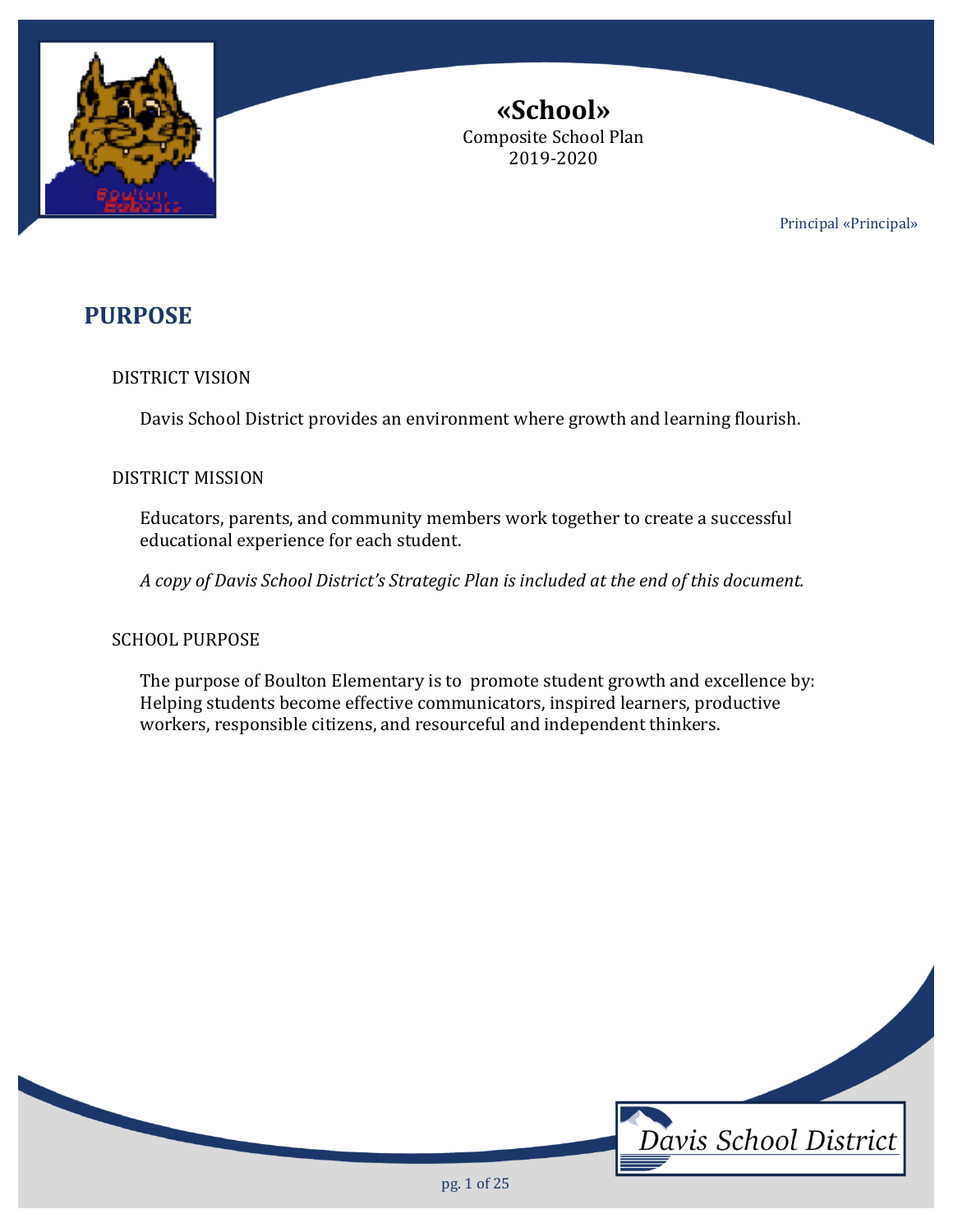# **DESCRIPTION OF THE SCHOOL**

# COMMUNITY

Boulton Elementary School is located at 2611 South Orchard Drive in Bountiful, Utah. Bountiful is a residential community ten minutes north of Salt Lake City, Utah.

# STUDENT BODY

Boulton Elementary has approximately 480 students. We have Pre-K through 6th grade. Our demographics by subgroups are .5% Asian, .5% African American, 89% Caucasian, 7% Latino, and 3% Pacific Islander. The number of economically disadvantaged students is steady at 20%. Our students with limited English Proficiency has also remained steady at

# STAFF

For the upcoming 2019-2020 school year, the staff at Boulton Elementary will be led by a principal and a .5 administrative intern. There will be approximately 50 staff members with 18 certified teachers in regular grade level classrooms. This includes 4 certified special education teachers (two functional skills, preschool, resource), 1 part time psychologist, 1 full time speech therapist, 1 part time ELA, and 1 part time counselor. We also have a certified music teacher, and 24 classified staff members.

# SCHOOL CULTURE

We have a diverse economic population attending Boulton. We have a portion of students that live in high economic housing neighborhoods and two lower income apartment complexes, while the majority of our Boulton Community live in established, middle income homes.

Our school is welcoming to all families and we encourage parent volunteers. Boulton is fortunate to have a supportive PTA and Community Council that enhances students' learning and opportunities. We have over 95% attendance at Parent Teacher Conferences.

# UNIQUE FEATURES & CHALLENGES

We have a broad spectrum of advantaged and disadvantaged students economically. Although our advantaged student remain stable in number, our percentage of disadvantaged students has risen 10% over the past 5 years. This will most likely continue to grow as the current middle-income families "age out" of our neighborhoods. Many of these either rent out their homes or turn them into multiple family dwellings.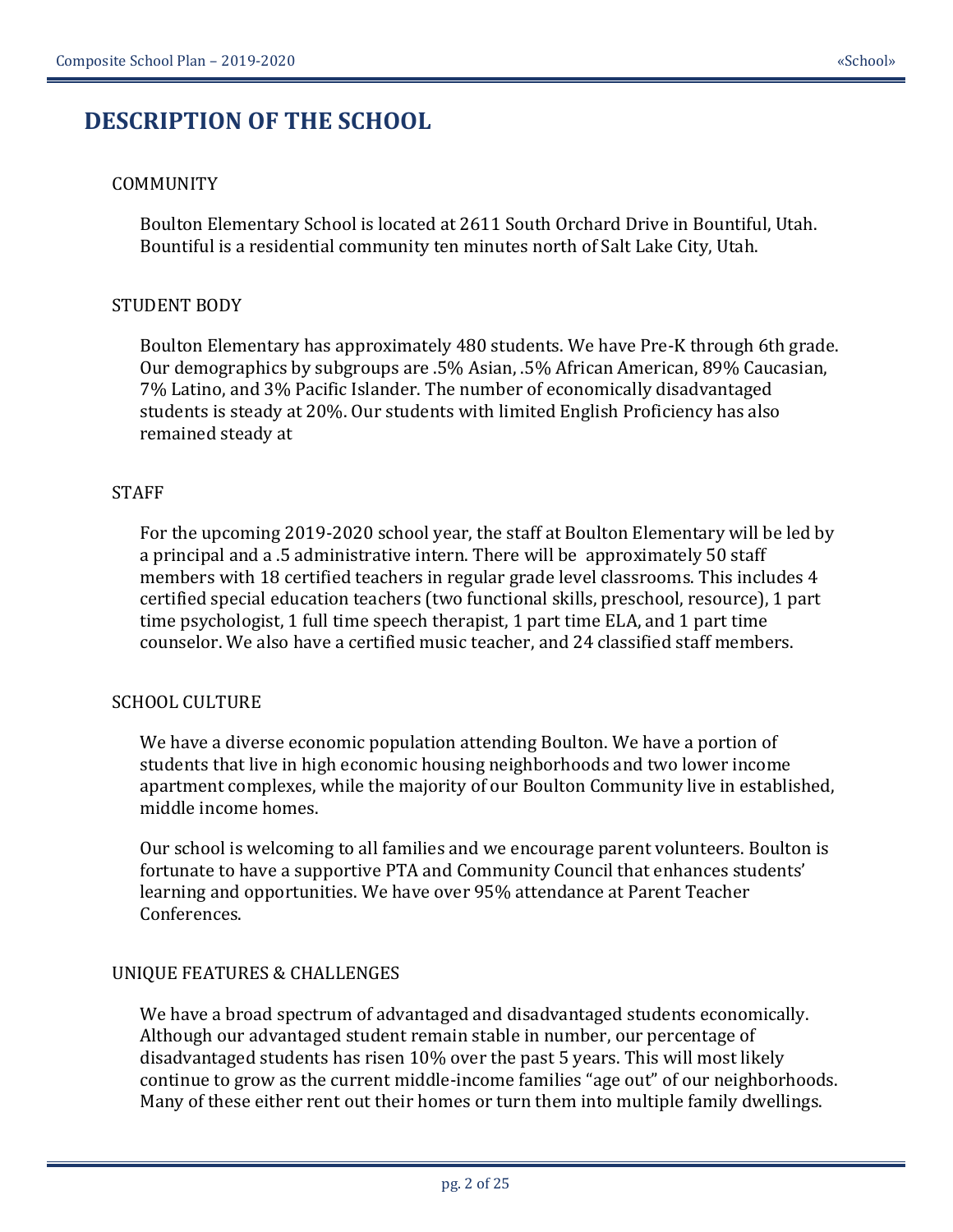Davis Collaborate Learning Teams report the need for continued professional development regarding progressing in the area of data collection and review, differentiated instruction, and interventions.

### ADDITIONAL INFORMATION

Boulton Elementary has a very active PTA. They provide various activities; Bend the Rule's Day, field trip grants, teacher grants, Grown-Up and Goodies, Spelling Bee, funding Pizza with the Principal, Field Day, STEM Challenges, Box Tops, and Room Mother's Tea.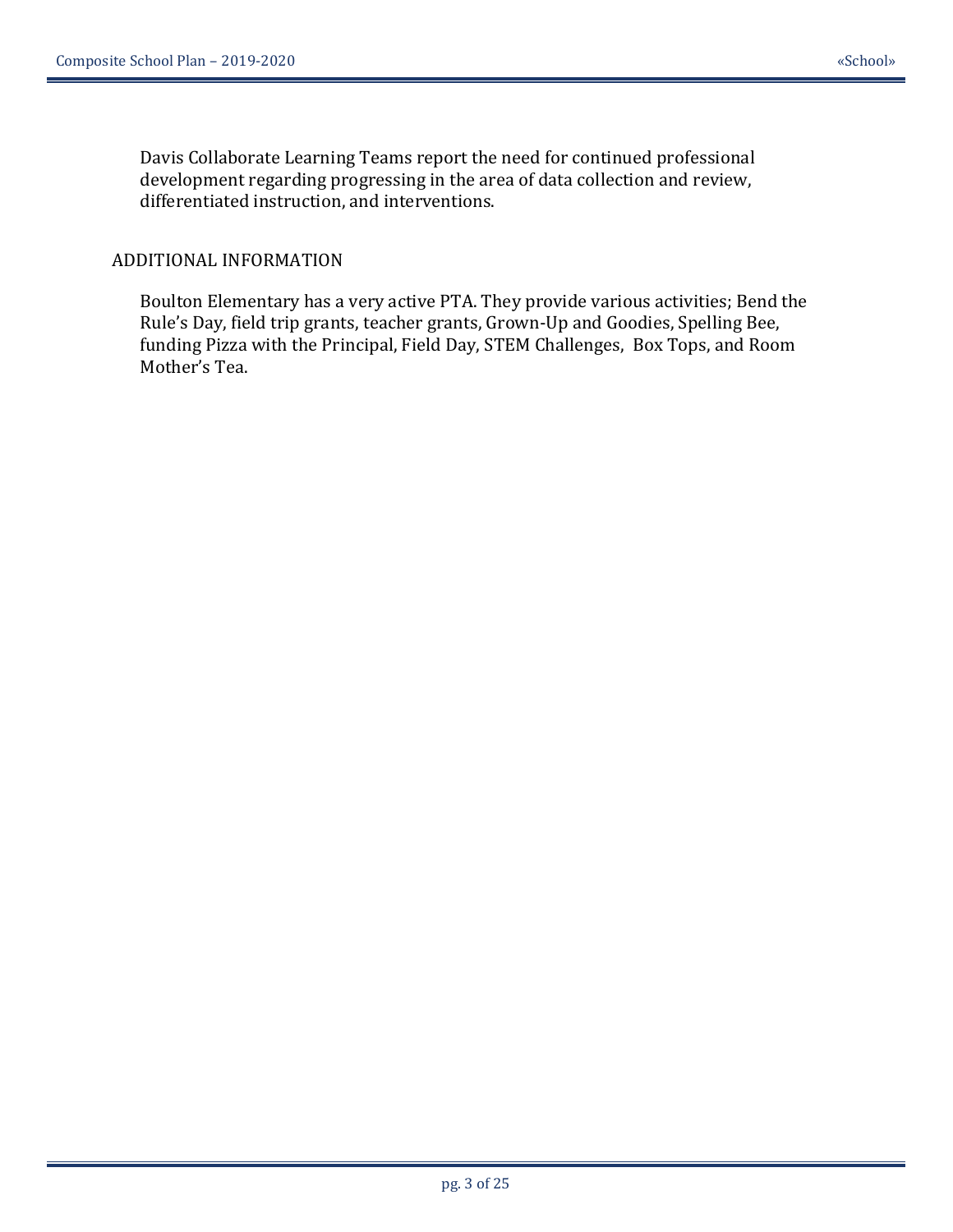# **NEEDS ANALYSIS**

### NOTABLE ACHIEVEMENTS

Our Student Council's selection process is established with specific guidelines and expectations. The selection process includes: essays, teacher rankings, and personal interview. These requirements were put into place in the 2017-2018 school year to increase leadership skills.

Boulton Elementary has made substantial efforts to put programs into place to include community involvement. These efforts include: Veteran's Day Program, Boulton Elementary Choir, Davis Spelling Bee, STEM Fair, and STEM Challenges throughout the school year. A grant was written and a STEAM Lab put in place to benefit all students with spheros, cublets, K'Nex, Quadpro, and the Infinity Lab. The STEAM Lab will contribute to instructional agility by focusing on meaningful, engaging, collaborative, mastery, blended learning, and working towards higher level thinking.

### AREAS OF RECENT IMPROVEMENT

In 2016-2017 RTI was established to offer the greatest academic progress for students. Four teacher assistants instruct on a Tier 2 intervention. At-risk students are identified and attend RTI in a small group setting for 20 minutes 4 times per week. Progress monitoring takes place weekly to advance students, to maintain, or to refer to LCMT. The RTI program has been very successful in moving students upward in reading achievement.

Our DIBELS MOY 2017-2018 to MOY 2018-2019 increased drastically from 74% to 80%.

#### AREAS OF NEEDED IMPROVEMENT

Our desire is to promote student growth in science. Implementing the InfiniD Lab will provide k-6 students to engage in blended learning enrichment activities tied to the DESK Standards.

Measured growth will be determined after looking at the end of year assessment scores.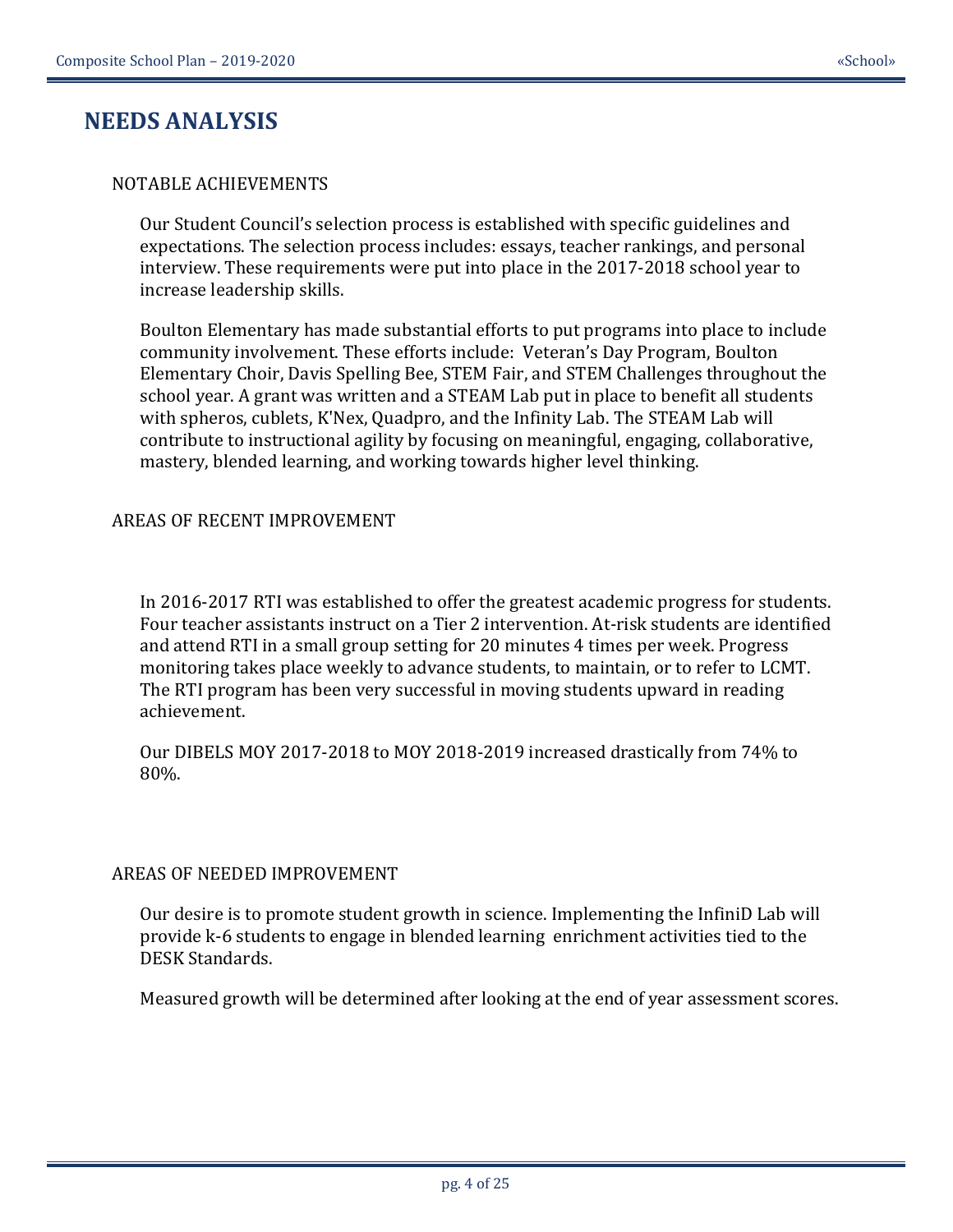# **PRIOR YEAR STATUS REPORT**

#### REPORT PROGRESS ON PRIOR YEAR (2017-2018) SCHOOL IMPROVEMENT PLAN

#### **Prior Year Goal #1:**

Increase the percentage of K-3 students scoring at or above DIBELS middle-of-year composite score benchmark from 75% in 2017 to 77% in 2018 (2% increase or approximately 5 students.)

 $\boxtimes$  Met Goal *(comments optional)* 

Did Not Meet Goal *(comments required)*

Comments:

80%

#### **Prior Year Goal #2:**

To increase all students (grades 3-6) median growth percentile on the 2017 PACE report and CRT bin percentile rankings by 2 points in language arts and math, teachers will develop and implement common formative assessments for 50% of the units in LA and MA.

Met Goal *(comments optional)*

Did Not Meet Goal *(comments required)*

Comments:

PACE Report no longer available.

#### **Prior Year Goal #3:**

Math Proficiency: Increase the percentage of students scoring on the SAGE EOY from 62% in 2017 to 64% in 2018 (2% increase).

 $\boxtimes$  Met Goal *(comments optional)* 

Did Not Meet Goal *(comments required)*

Comments:

64.1%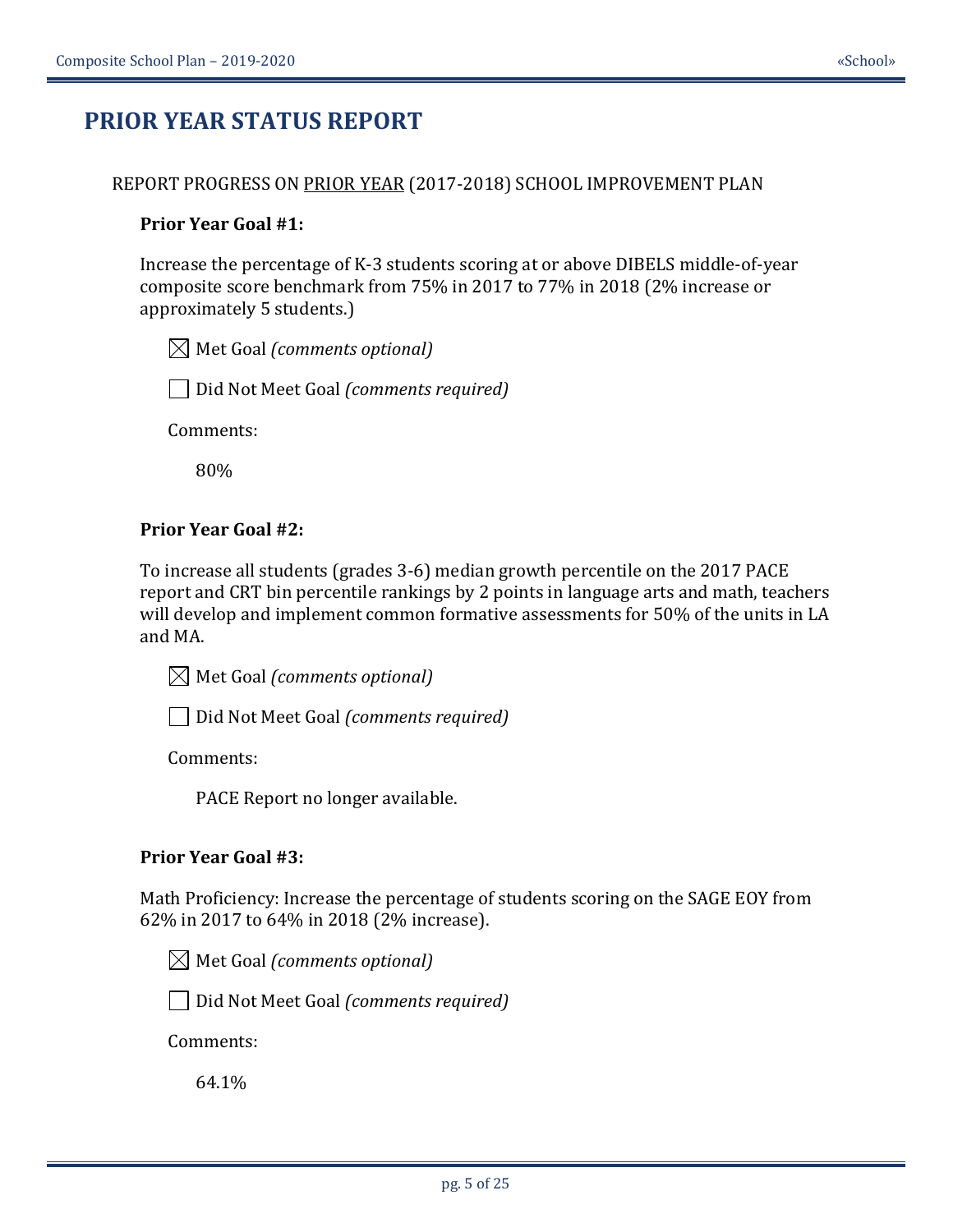### **Prior Year Goal #4:**

There was no goal #4. (No report required.)

Met Goal *(comments optional)*

Did Not Meet Goal *(comments required)*

Comments:

# **Prior Year Goal #5:**

There was no goal #5. (No report required.)

Met Goal *(comments optional)*

Did Not Meet Goal *(comments required)*

Comments:

# **Prior Year Goal #6:**

There was no goal #6. (No report required.)

Met Goal *(comments optional)*

Did Not Meet Goal *(comments required)*

Comments: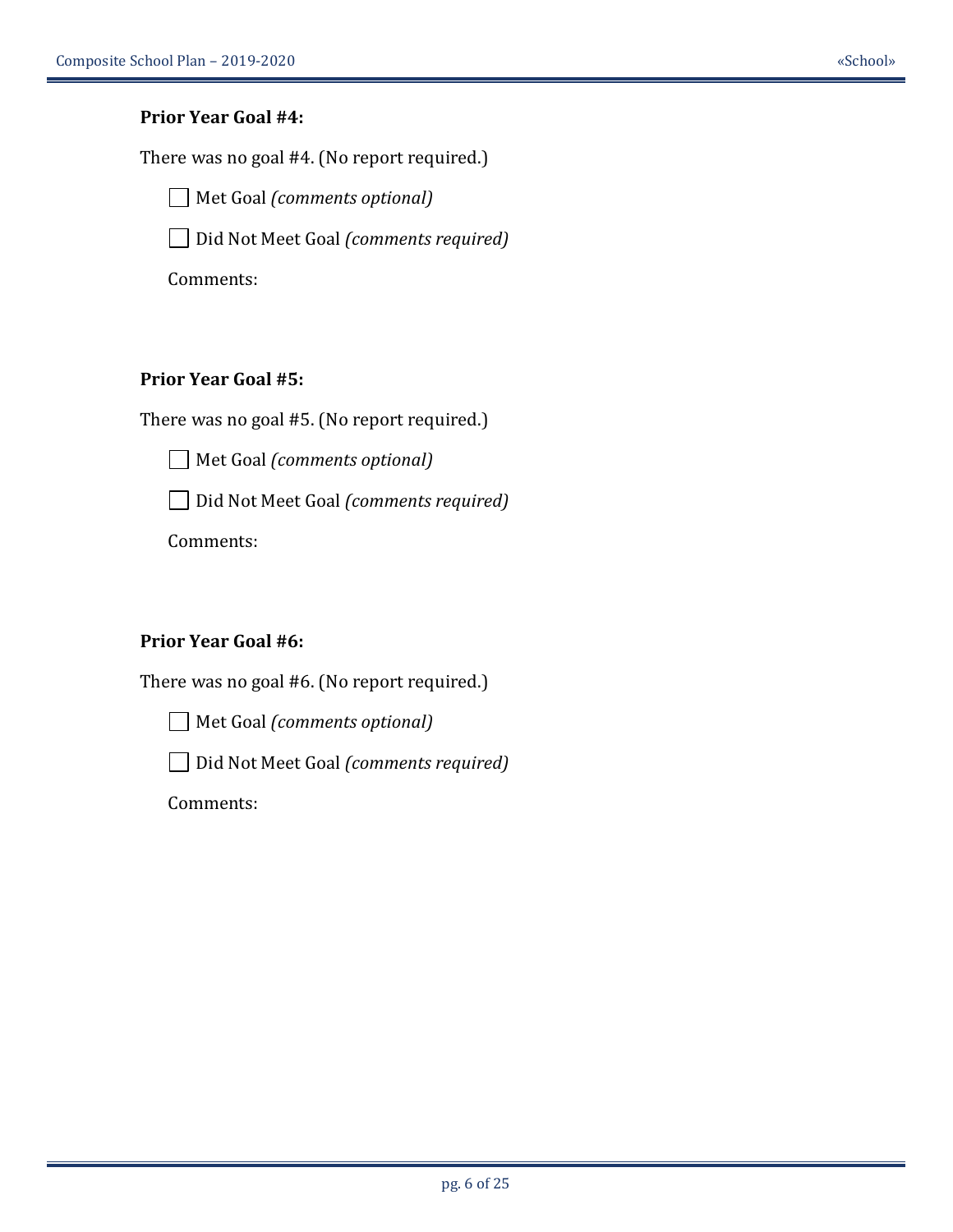# **CURRENT YEAR PROGRESS REPORT**

### REPORT PROGRESS ON CURRENT YEAR (2018-2019) SCHOOL IMPROVEMENT PLAN

### **Current Year Goal #1:**

Increase the percentage of K-3 students scoring at or above the DIBELS MOY composite score benchmark from 75% in 2017-2018 to 77% in 2018-2019 (2% increase or approximately 5 students.)

 $\boxtimes$  Progressing according to plan

 $\Box$  Not progressing according to plan

Comments (optional):

80%

# **Current Year Goal #2:**

Implement STEM teaching and learning processes into the school and every classroom to increase problem solving and providing opportunities for higher level thinking. The average score on Evaluate Davis indicators T.5 "Learners have opportunities to engage in higher level thinking" will increase to 3.0. Also, an increase of participation in the STEM Challenges orchestrated by the administration and provided throughout the school year.

 $\boxtimes$  Progressing according to plan

 $\Box$  Not progressing according to plan

Comments (optional):

#### **Current Year Goal #3:**

Math Proficiency: Increase the percentage of students scoring on the SAGE EOY from by 2%.



 $\Box$  Not progressing according to plan

Comments (optional):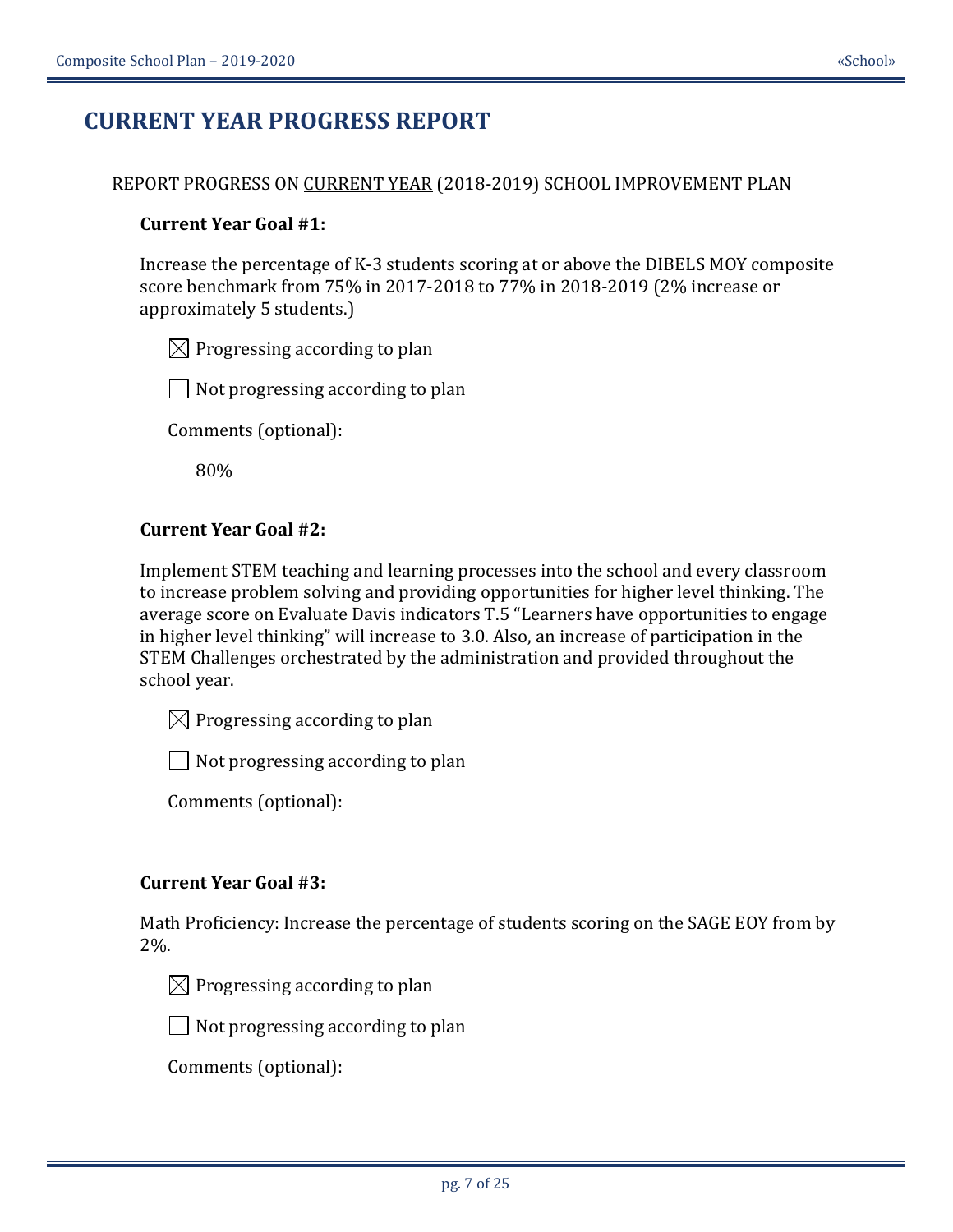We believe we would have been able to meet this goal if we were testing in SAGE.

### **Current Year Goal #4:**

There was no goal #4. No report required.

 $\Box$  Progressing according to plan

 $\Box$  Not progressing according to plan

Comments (optional):

# **Current Year Goal #5:**

There was no goal #5. No report required.

 $\Box$  Progressing according to plan

 $\Box$  Not progressing according to plan

Comments (optional):

# **Current Year Goal #6:**

There was no goal #6. No report required.



 $\Box$  Not progressing according to plan

Comments (optional):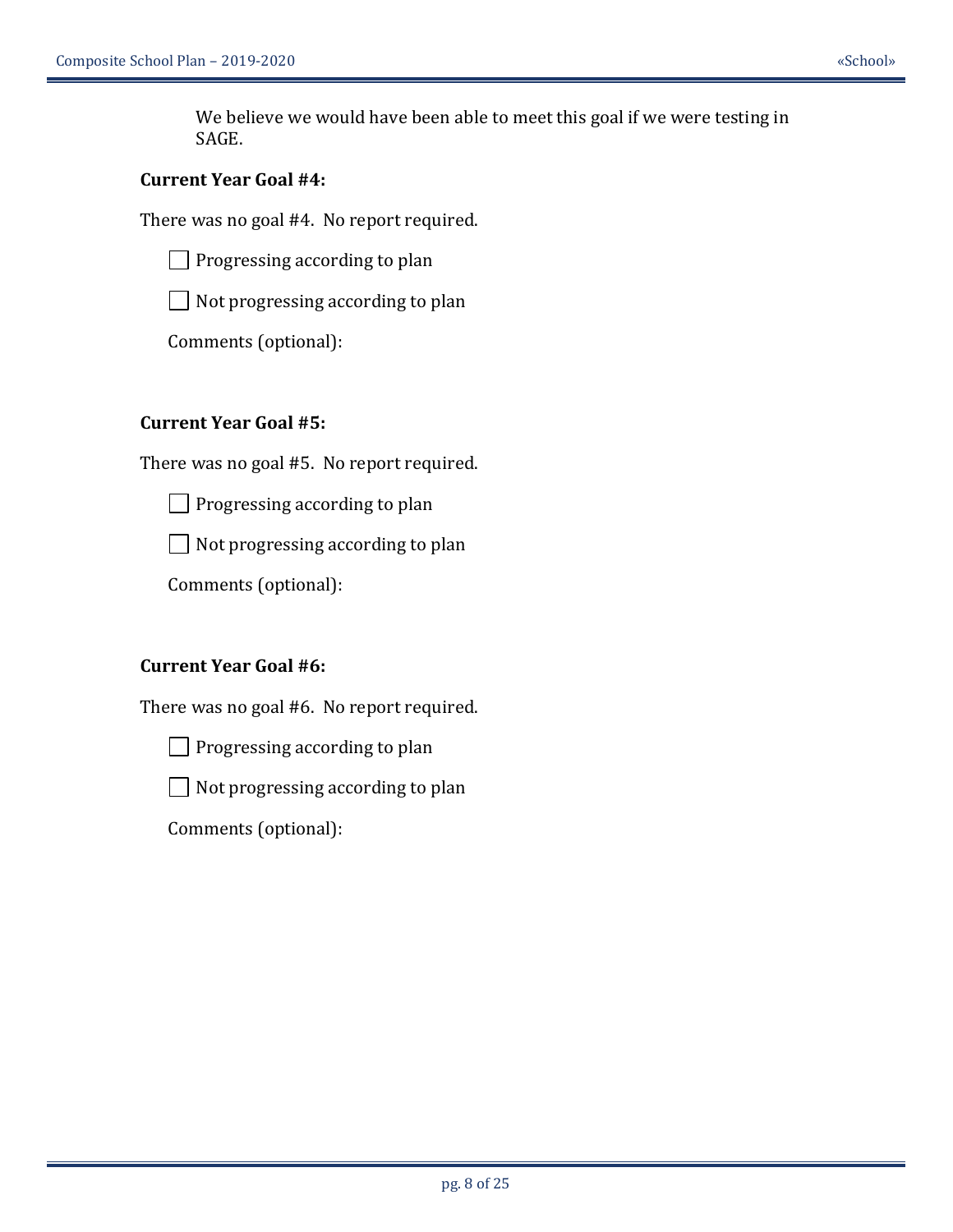# **LAND TRUST FUNDING PROJECTIONS**

# CALCULATE UPCOMING YEAR LAND TRUST FUNDING PROJECTIONS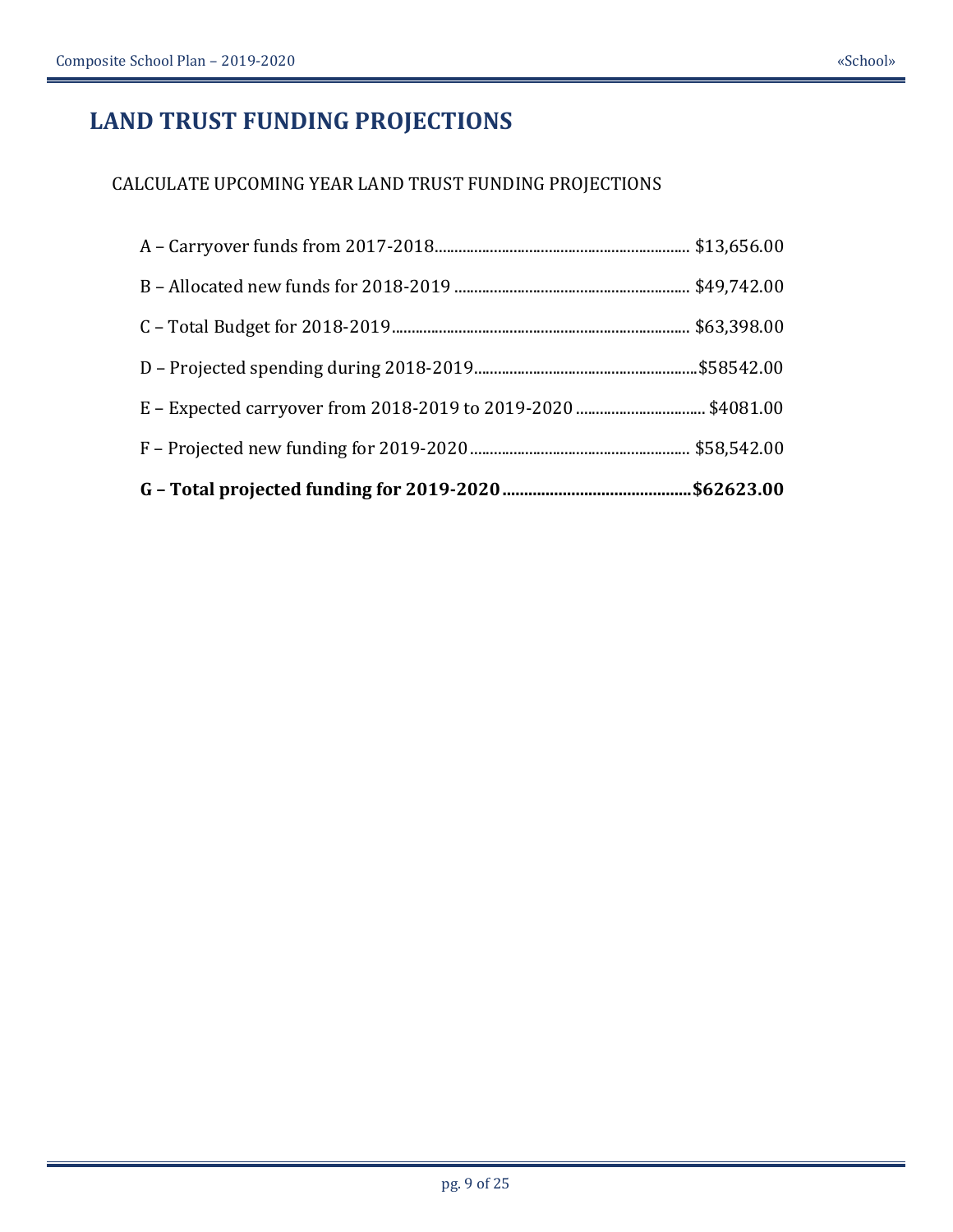# **GOALS AND PLANNED ACTIONS/RESOURCES**

### **GOAL #1:**

Increase the percentage of K-3 students scoring at or above the DIBELS MOY composite score benchmark from 80% in 2018-2019 to 82% in 2019-2020 (2% increase or approximately 9 students.)

| District Strategic Plan Area:           |            |         |                              |
|-----------------------------------------|------------|---------|------------------------------|
| Student Growth & Achievement            |            |         | <b>Empowered Employees</b>   |
| Safety & Security                       |            |         | <b>Fiscal Responsibility</b> |
| Parent & Community Connections          |            | Culture |                              |
| Academic area(s) addressed by the goal: |            |         |                              |
| Reading                                 | Technology |         | <b>Social Studies</b>        |
| Mathematics                             | Science    |         | Health                       |
| Writing                                 | Fine Arts  |         | <b>World Languages</b>       |

#### **Measures to determine progress/successful completion of the goal**

Acadience Reading MOY Scores

#### **Action Plan:**

At-Risk students will be identified in grades K-3 using common formative and summative assessments as well as using the first Acadience Reading test's scores by Sept. 20, 2019.

• Deliver targeted interventions to At-Risk students during RTI with the support of the ELA Coordinator and Intervention Tutors. Intervention Tutors will be purchased through Trust Land funds.

• Adjust interventions based on weekly progress monitoring and Drill Down of students with scores below benchmark.

\* Binders will be purchased through Trust Land funds to allow students to graph their own progress in core areas.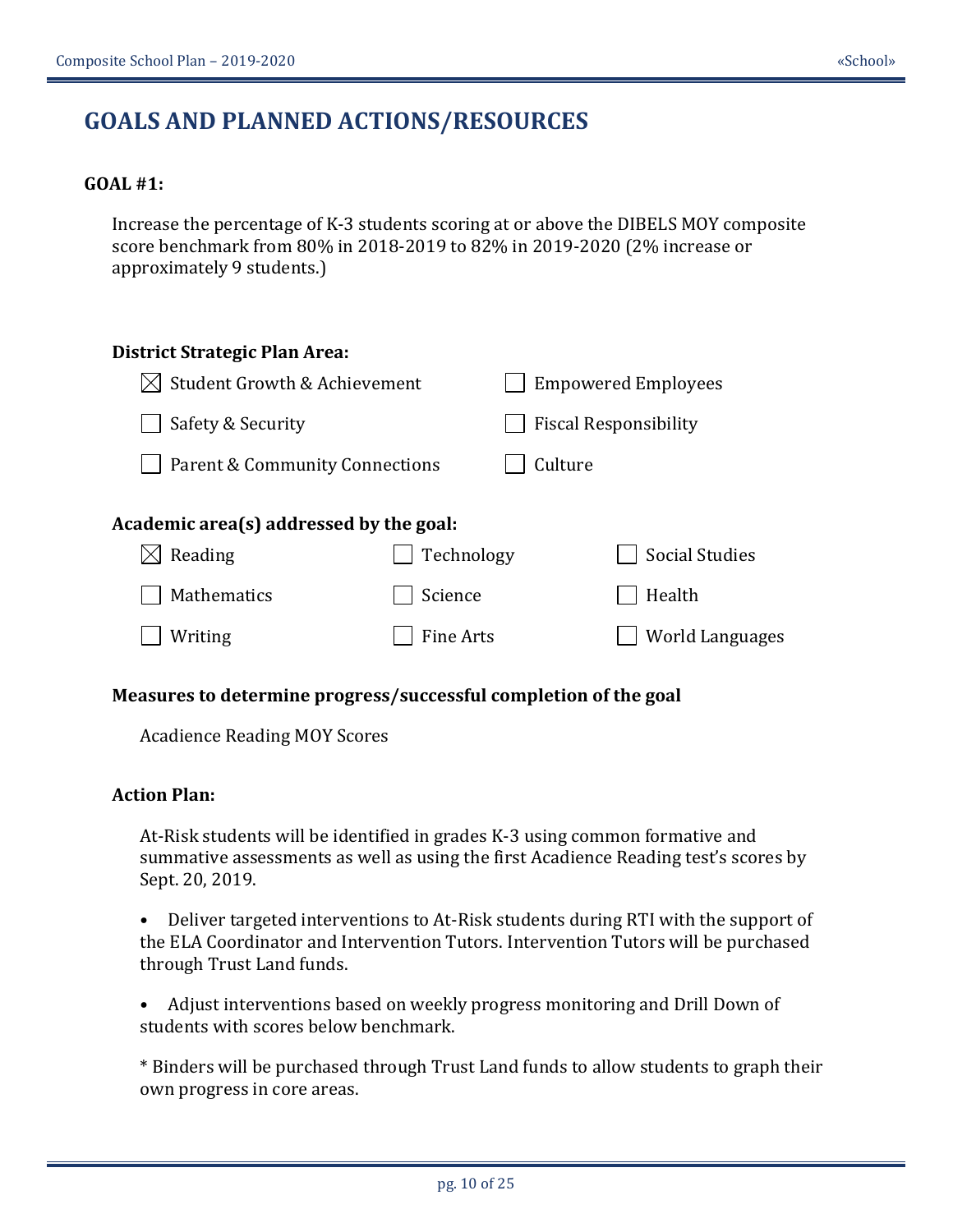# **Will LAND Trust funds be used to support the implementation of this goal?**

Yes *(complete the budget sections below)*

No *(skip the budget sections below)*

**Does this action plan include behavioral/character education/leadership efforts?**

Yes *(answer the next question)*

 $\boxtimes$  No *(skip the next question)* 

**Explain how these efforts directly affect student achievement.**

| <b>Budget Category</b>  | <b>Expenditures</b><br>Behavior, Character<br><b>Education, Leadership</b> | <b>Expenditures</b><br>Academic | <b>Description</b>                                                                              |
|-------------------------|----------------------------------------------------------------------------|---------------------------------|-------------------------------------------------------------------------------------------------|
| Salaries & Benefits     | \$                                                                         | \$35610.00                      | 4 RTI Aides<br>a-19.5 hrs. weekly<br>b-19.5 hrs. weekly<br>c-15 hrs. weekly<br>d-15 hrs. weekly |
| Prof. Services          | \$                                                                         | \$                              |                                                                                                 |
| Repairs & Maint.        | \$                                                                         | \$                              |                                                                                                 |
| Printing                | \$                                                                         | \$                              |                                                                                                 |
| Transportation/Travel   | \$                                                                         | \$                              |                                                                                                 |
| <b>General Supplies</b> | \$                                                                         | \$800.00                        | <b>Binders and Page</b><br>Protectors for every<br>student to collect and chart<br>data.        |
| Textbooks               | \$                                                                         | \$                              |                                                                                                 |
| Library Books           | \$                                                                         | \$                              |                                                                                                 |
| Software                | \$                                                                         | \$                              |                                                                                                 |
| Equipment               | \$                                                                         | \$                              |                                                                                                 |
| <b>Total</b>            | \$                                                                         | \$36410.00                      |                                                                                                 |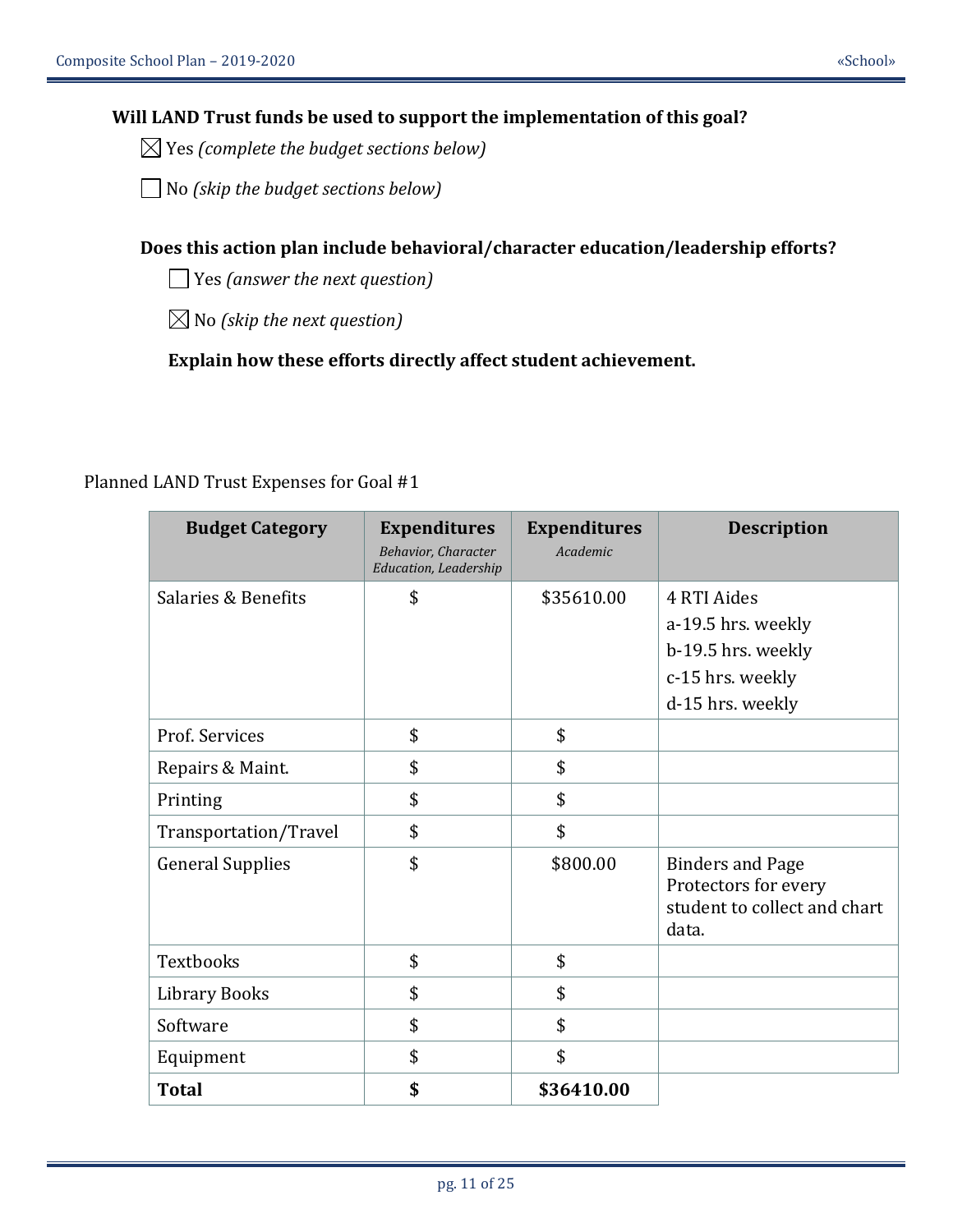#### **GOAL #2:**

Students in grades K-6 will show 68% math proficiency -At or Above Benchmark on the end of year assessment; CRT and RISE.

| District Strategic Plan Area:            |            |         |                              |
|------------------------------------------|------------|---------|------------------------------|
| $\boxtimes$ Student Growth & Achievement |            |         | <b>Empowered Employees</b>   |
| Safety & Security                        |            |         | <b>Fiscal Responsibility</b> |
| Parent & Community Connections           |            | Culture |                              |
| Academic area(s) addressed by the goal:  |            |         |                              |
| Reading                                  | Technology |         | <b>Social Studies</b>        |
| Mathematics                              | Science    |         | Health                       |
| Writing                                  | Fine Arts  |         | World Languages              |
|                                          |            |         |                              |

#### **Measures to determine progress/successful completion of the goal**

CRT and RISE Assessment

### **Action Plan:**

Identify At-Risk students through GO Math common assessment scores by mid-September 2019.

• Grades K-6 will use Go Math which offers an engaging and interactive approach to covering the DESK Standards. Go Math combines 21st-century educational technology with modern content, dynamic interactivities, and a variety of instructional videos to engage every student.

• To enhance earning and provide individual growth, grades 1-2 will use iReady and grades 3-6 will use Imagine Math.

\* GO Math K-6 will be purchased using Trust Land funds.

#### **Will LAND Trust funds be used to support the implementation of this goal?**

Yes *(complete the budget sections below)*

No *(skip the budget sections below)*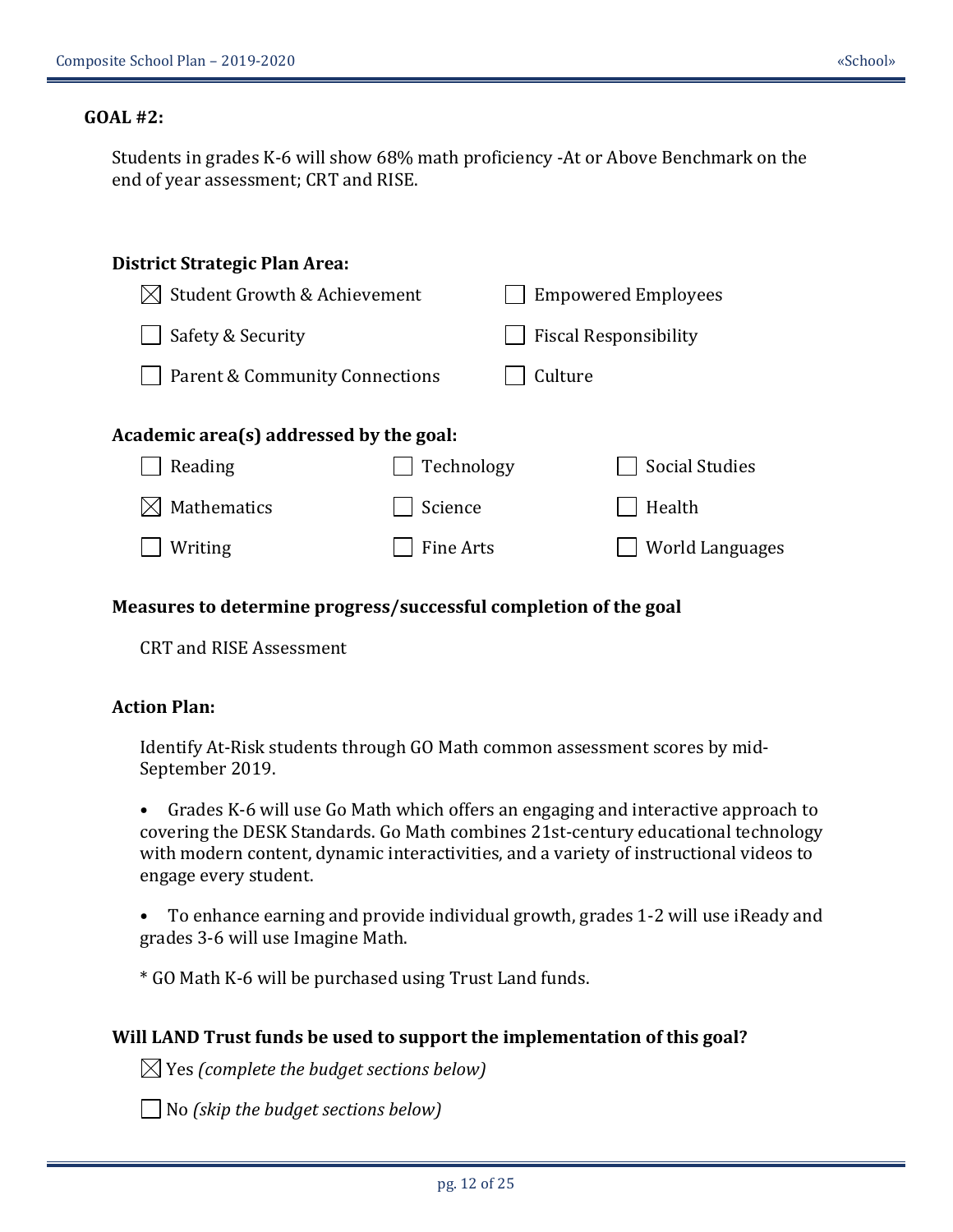# **Does this action plan include behavioral/character education/leadership efforts?**

Yes *(answer the next question)*

No *(skip the next question)*

**Explain how these efforts directly affect student achievement.**

| <b>Budget Category</b>  | <b>Expenditures</b><br>Behavior, Character<br><b>Education, Leadership</b> | <b>Expenditures</b><br>Academic | <b>Description</b> |
|-------------------------|----------------------------------------------------------------------------|---------------------------------|--------------------|
| Salaries & Benefits     | \$                                                                         | \$                              |                    |
| Prof. Services          | \$                                                                         | \$                              |                    |
| Repairs & Maint.        | \$                                                                         | \$                              |                    |
| Printing                | \$                                                                         | \$                              |                    |
| Transportation/Travel   | \$                                                                         | \$                              |                    |
| <b>General Supplies</b> | \$                                                                         | \$                              |                    |
| Textbooks               | \$                                                                         | \$14986.00                      | K-6 Go Math        |
| <b>Library Books</b>    | \$                                                                         | \$                              |                    |
| Software                | \$                                                                         | \$                              |                    |
| Equipment               | \$                                                                         | \$                              |                    |
| <b>Total</b>            | \$                                                                         | \$14986.00                      |                    |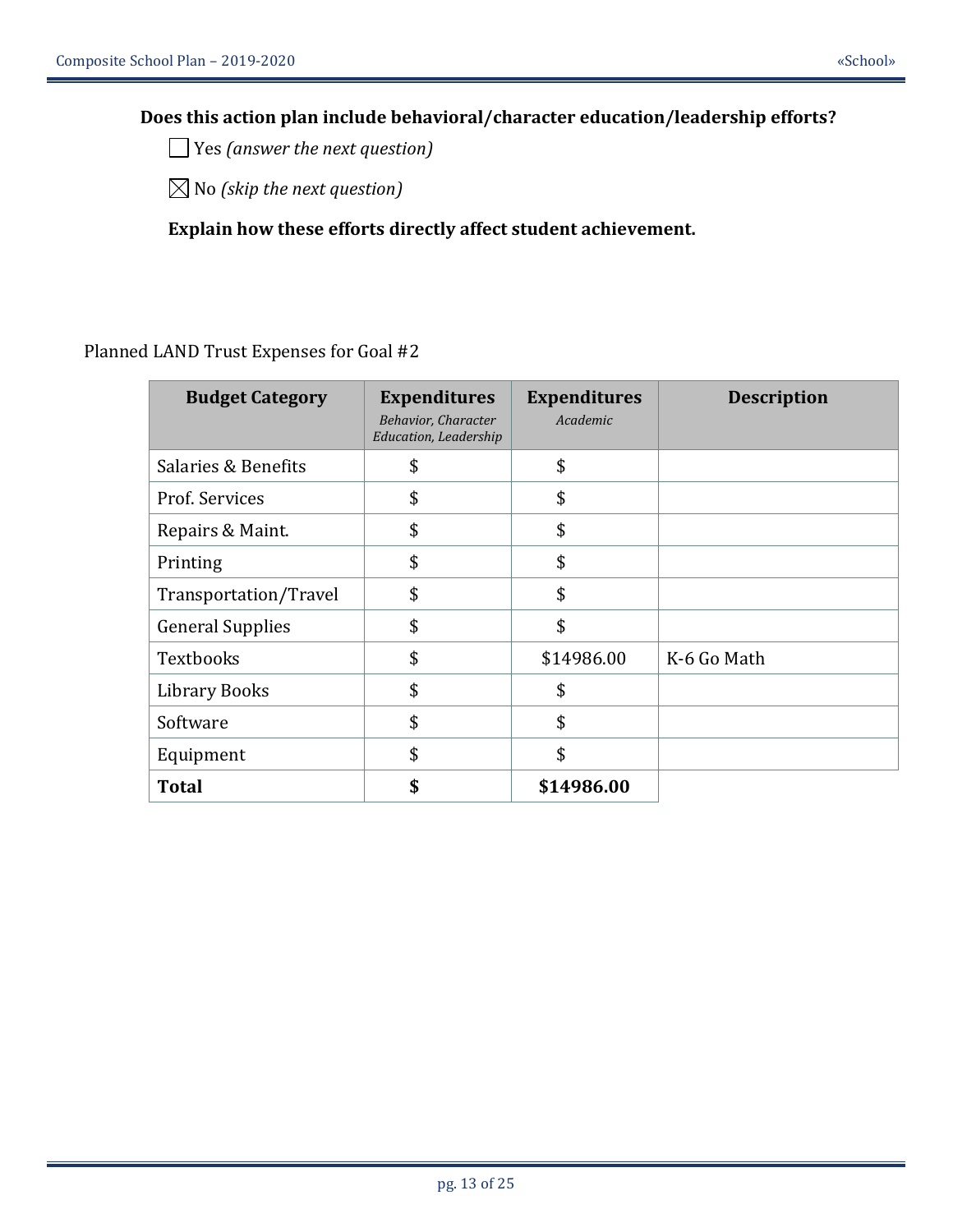#### **GOAL #3:**

Increase the growth of students 5-6 from low, 35%, to typical growth, 40% or above, as indicated on end of year RISE Assessment.

Students 3-6 will gain the ability to apply learned principles within science core standards through problem solving and collaboration.

Students K-6 science will participate in the InfiniD lab setting under the direction of the classroom teacher and STEAM Instructor.

| District Strategic Plan Area:                                                |                                           |         |                                                           |
|------------------------------------------------------------------------------|-------------------------------------------|---------|-----------------------------------------------------------|
| Student Growth & Achievement<br>IXI                                          |                                           |         | <b>Empowered Employees</b>                                |
| Safety & Security                                                            |                                           |         | <b>Fiscal Responsibility</b>                              |
| Parent & Community Connections                                               |                                           | Culture |                                                           |
| Academic area(s) addressed by the goal:<br>Reading<br>Mathematics<br>Writing | Technology<br>Science<br><b>Fine Arts</b> |         | <b>Social Studies</b><br>Health<br><b>World Languages</b> |
|                                                                              |                                           |         |                                                           |

#### **Measures to determine progress/successful completion of the goal**

RISE

#### **Action Plan:**

The InfiniD License was purchased with a previous grant for \$7,000. The lab will be under the direction of the STEAM Instructor. Grades K-6 will attend the InfiniD lab at least once a month to strengthen skills and promote growth in science areas.

The InfiniD Lab instructor will be purchased with Trust Land funds.

#### **Will LAND Trust funds be used to support the implementation of this goal?**

 $\boxtimes$  Yes *(complete the budget sections below)* 

No *(skip the budget sections below)*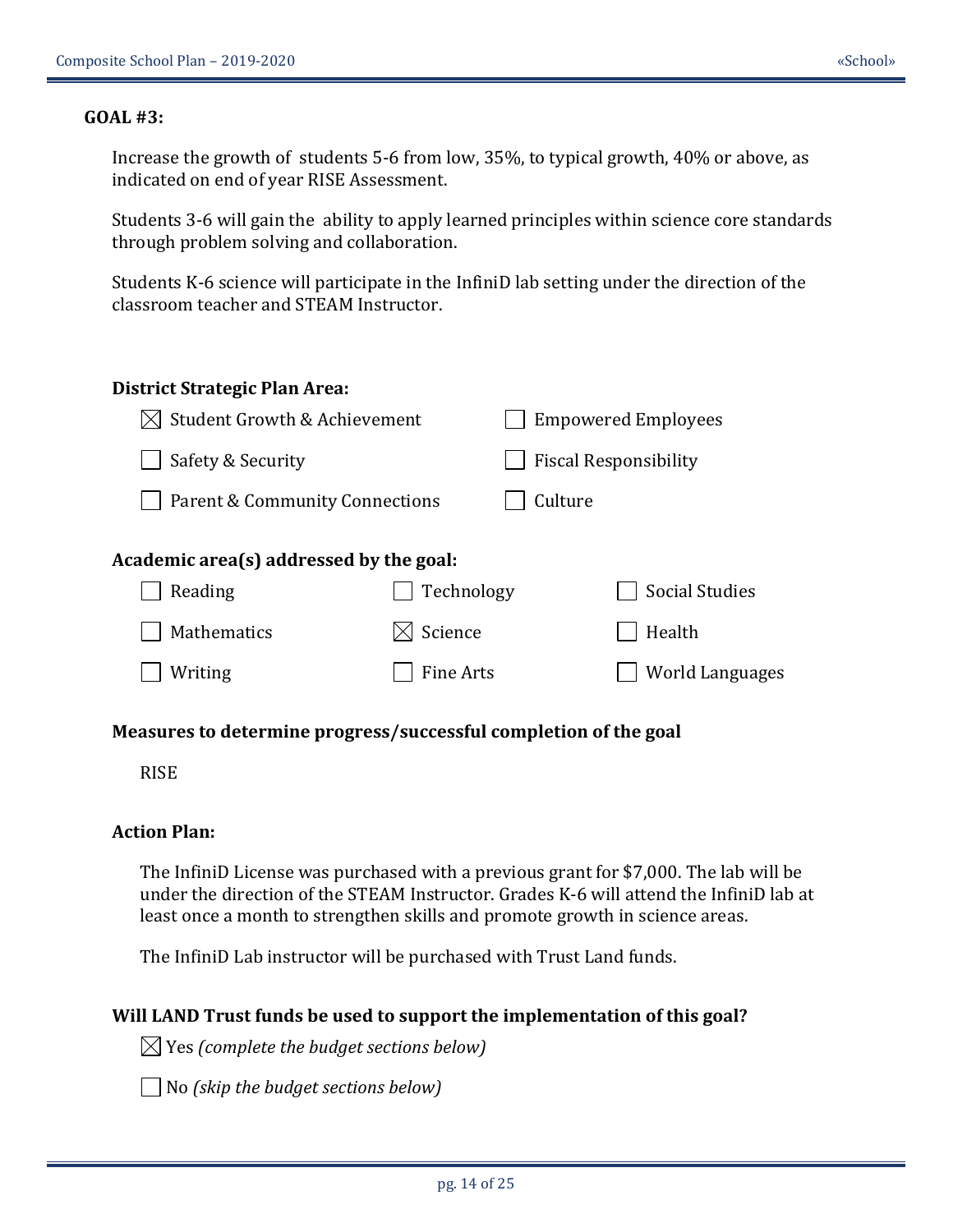# **Does this action plan include behavioral/character education/leadership efforts?**

Yes *(answer the next question)*

No *(skip the next question)*

**Explain how these efforts directly affect student achievement.**

| <b>Budget Category</b>  | <b>Expenditures</b><br>Behavior, Character<br>Education, Leadership | <b>Expenditures</b><br>Academic | <b>Description</b>       |
|-------------------------|---------------------------------------------------------------------|---------------------------------|--------------------------|
| Salaries & Benefits     | \$                                                                  | \$7812.00                       | 1 InfiniD Lab Instructor |
| Prof. Services          | \$                                                                  | \$                              |                          |
| Repairs & Maint.        | \$                                                                  | \$                              |                          |
| Printing                | \$                                                                  | \$                              |                          |
| Transportation/Travel   | \$                                                                  | \$                              |                          |
| <b>General Supplies</b> | \$                                                                  | \$                              |                          |
| Textbooks               | \$                                                                  | \$                              |                          |
| <b>Library Books</b>    | \$                                                                  | \$                              |                          |
| Software                | \$                                                                  | \$                              |                          |
| Equipment               | \$                                                                  | \$                              |                          |
| <b>Total</b>            | \$                                                                  | \$7812.00                       |                          |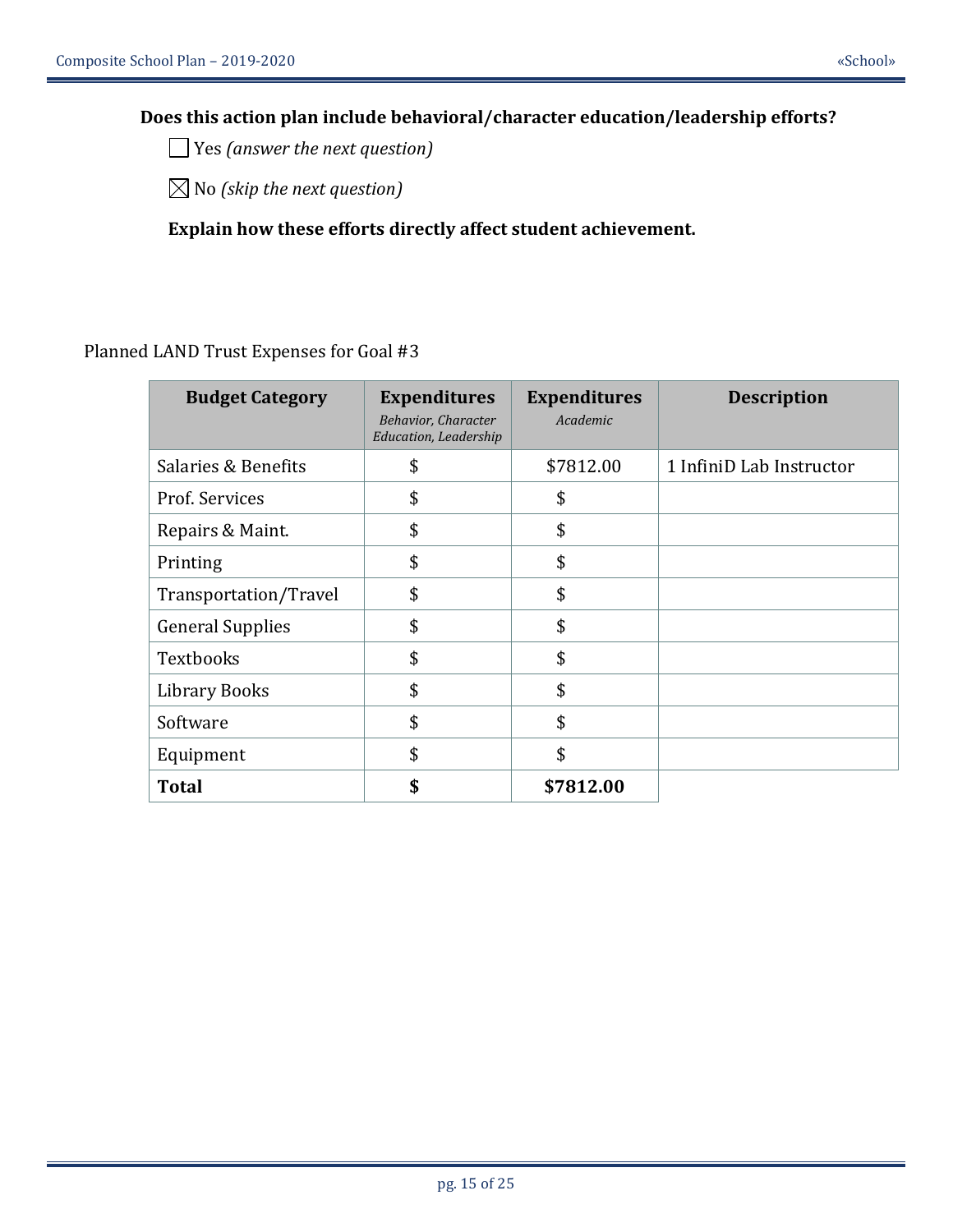# **GOAL #4:**

| District Strategic Plan Area:                                                           |                  |         |                                                                                  |  |
|-----------------------------------------------------------------------------------------|------------------|---------|----------------------------------------------------------------------------------|--|
| Student Growth & Achievement                                                            |                  |         | <b>Empowered Employees</b>                                                       |  |
| Safety & Security                                                                       |                  |         | <b>Fiscal Responsibility</b>                                                     |  |
| <b>Parent &amp; Community Connections</b>                                               |                  | Culture |                                                                                  |  |
| Academic area(s) addressed by the goal:                                                 |                  |         |                                                                                  |  |
| Reading                                                                                 | Technology       |         | <b>Social Studies</b>                                                            |  |
| Mathematics                                                                             | Science          |         | Health                                                                           |  |
| Writing                                                                                 | <b>Fine Arts</b> |         | <b>World Languages</b>                                                           |  |
| Measures to determine progress/successful completion of the goal<br><b>Action Plan:</b> |                  |         |                                                                                  |  |
| Will LAND Trust funds be used to support the implementation of this goal?               |                  |         |                                                                                  |  |
| $\vert$ Yes (complete the budget sections below)                                        |                  |         |                                                                                  |  |
| No (skip the budget sections below)                                                     |                  |         |                                                                                  |  |
|                                                                                         |                  |         | Does this action plan include behavioral/character education/leadership efforts? |  |
| $\vert$ Yes (answer the next question)                                                  |                  |         |                                                                                  |  |
| $\vert$ No (skip the next question)                                                     |                  |         |                                                                                  |  |
| Explain how these efforts directly affect student achievement.                          |                  |         |                                                                                  |  |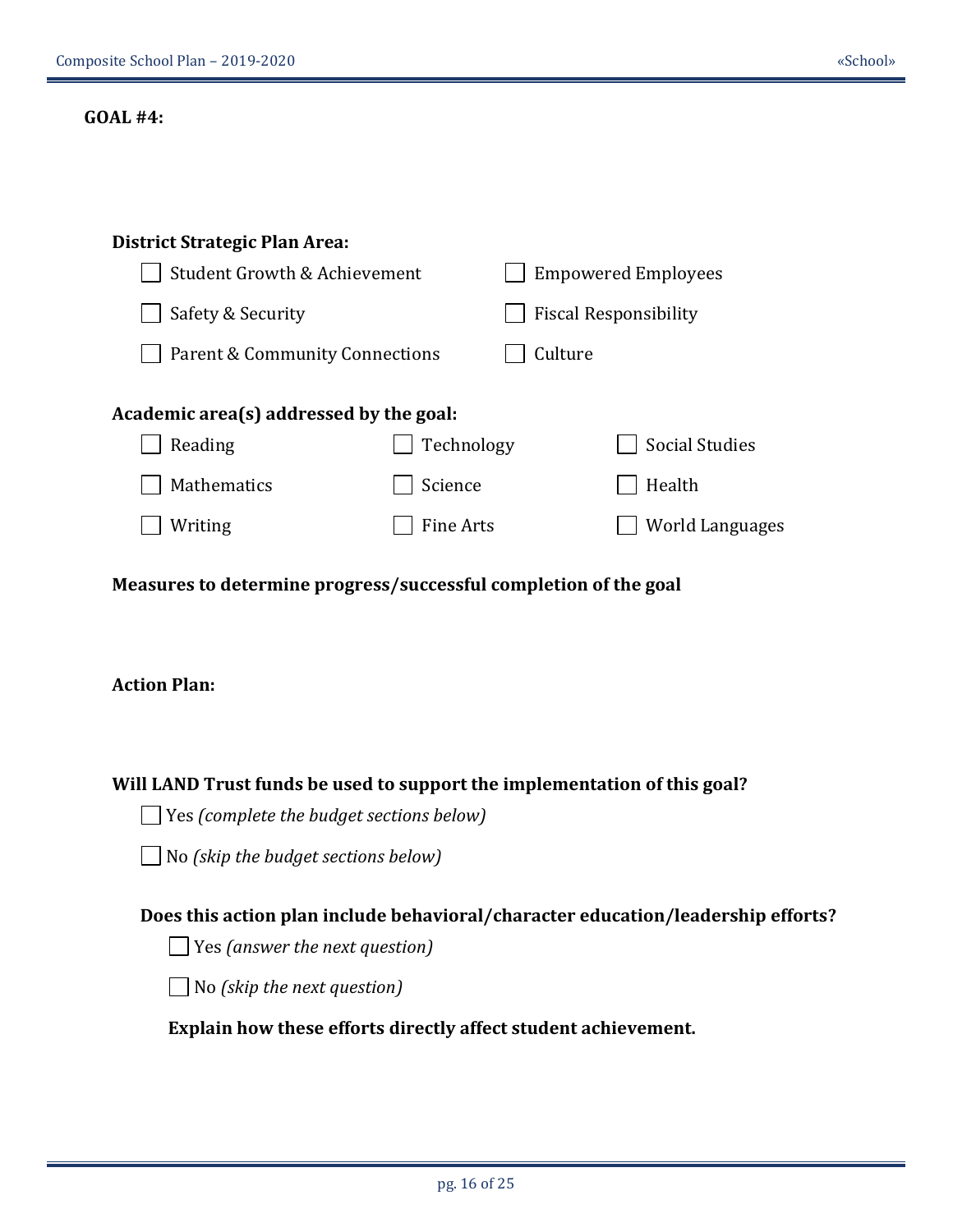| <b>Budget Category</b>  | <b>Expenditures</b><br>Behavior, Character<br><b>Education, Leadership</b> | <b>Expenditures</b><br>Academic | <b>Description</b> |
|-------------------------|----------------------------------------------------------------------------|---------------------------------|--------------------|
| Salaries & Benefits     | \$                                                                         | \$                              |                    |
| Prof. Services          | \$                                                                         | \$                              |                    |
| Repairs & Maint.        | \$                                                                         | \$                              |                    |
| Printing                | \$                                                                         | \$                              |                    |
| Transportation/Travel   | \$                                                                         | \$                              |                    |
| <b>General Supplies</b> | \$                                                                         | \$                              |                    |
| <b>Textbooks</b>        | \$                                                                         | \$                              |                    |
| <b>Library Books</b>    | \$                                                                         | \$                              |                    |
| Software                | \$                                                                         | \$                              |                    |
| Equipment               | \$                                                                         | \$                              |                    |
| <b>Total</b>            | \$                                                                         | ቍ                               |                    |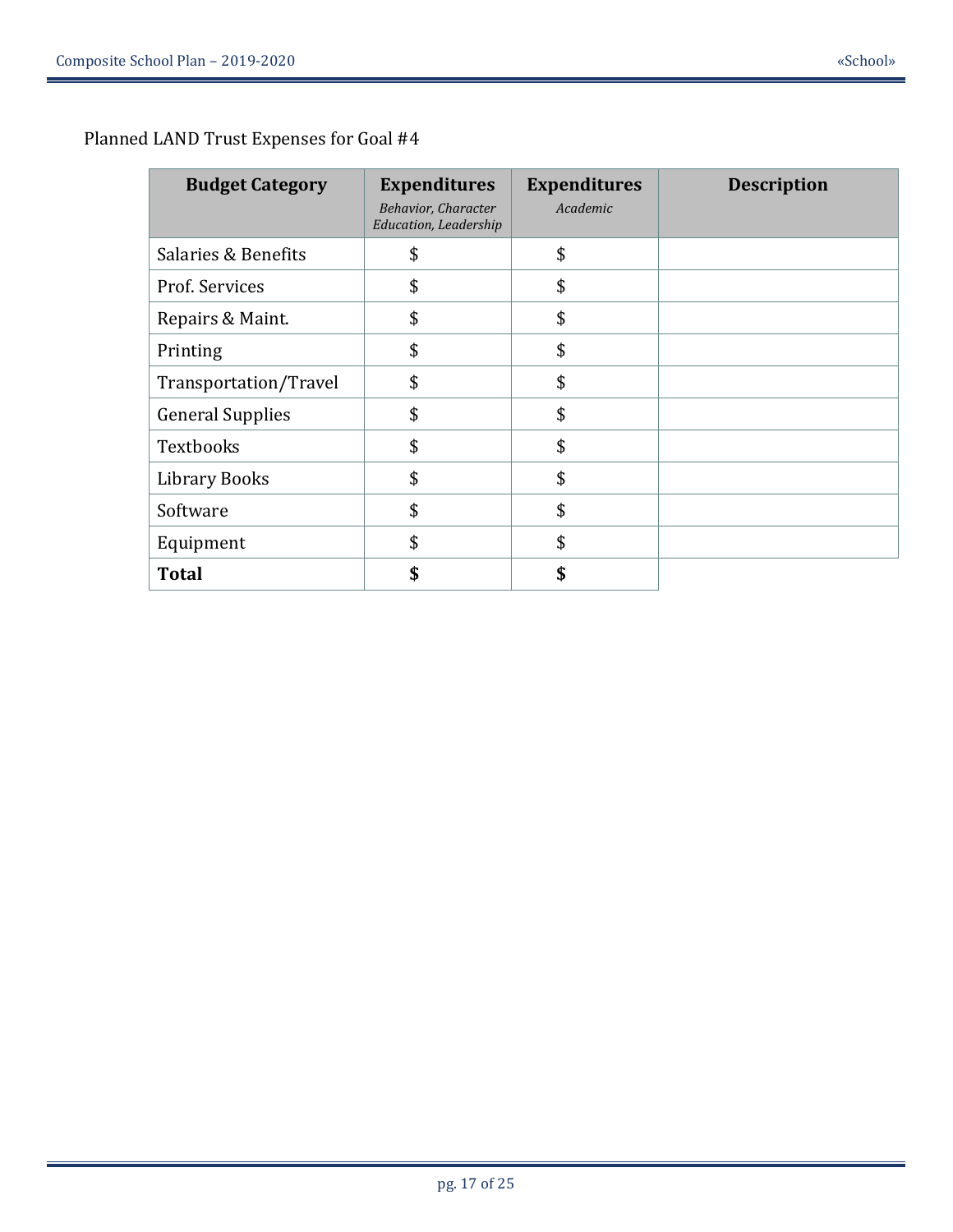# **GOAL #5:**

| <b>District Strategic Plan Area:</b>                                                    |                  |         |                              |
|-----------------------------------------------------------------------------------------|------------------|---------|------------------------------|
| Student Growth & Achievement                                                            |                  |         | <b>Empowered Employees</b>   |
| Safety & Security                                                                       |                  |         | <b>Fiscal Responsibility</b> |
| <b>Parent &amp; Community Connections</b>                                               |                  | Culture |                              |
| Academic area(s) addressed by the goal:                                                 |                  |         |                              |
| Reading                                                                                 | Technology       |         | <b>Social Studies</b>        |
| Mathematics                                                                             | Science          |         | Health                       |
| Writing                                                                                 | <b>Fine Arts</b> |         | <b>World Languages</b>       |
| Measures to determine progress/successful completion of the goal<br><b>Action Plan:</b> |                  |         |                              |
| Will LAND Trust funds be used to support the implementation of this goal?               |                  |         |                              |
| Yes (complete the budget sections below)                                                |                  |         |                              |
| No (skip the budget sections below)                                                     |                  |         |                              |
| Does this action plan include behavioral/character education/leadership efforts?        |                  |         |                              |
| Yes (answer the next question)                                                          |                  |         |                              |
| No (skip the next question)                                                             |                  |         |                              |
| Explain how these efforts directly affect student achievement.                          |                  |         |                              |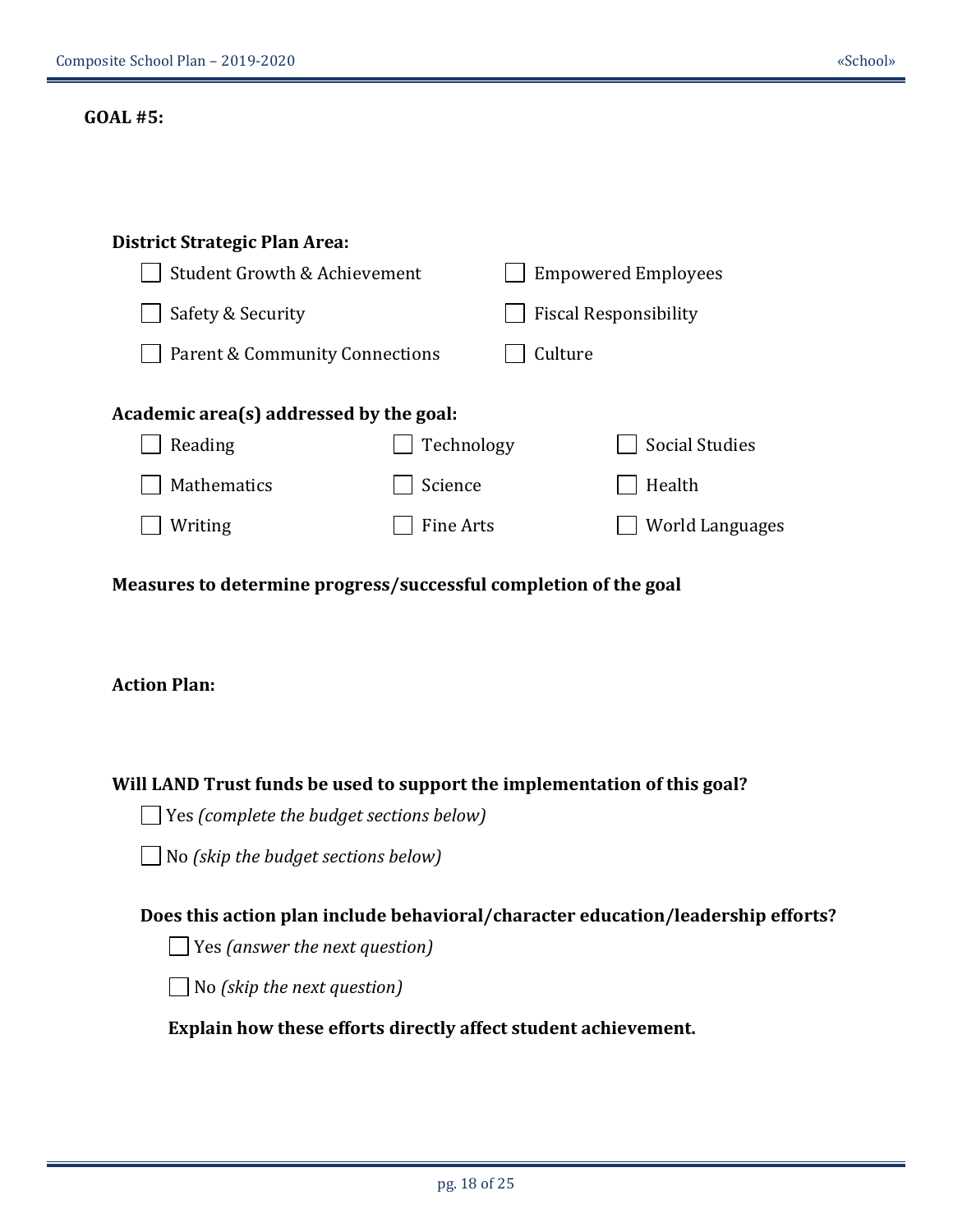| <b>Budget Category</b>  | <b>Expenditures</b><br>Behavior, Character<br>Education, Leadership | <b>Expenditures</b><br>Academic | <b>Description</b> |
|-------------------------|---------------------------------------------------------------------|---------------------------------|--------------------|
| Salaries & Benefits     | \$                                                                  | \$                              |                    |
| Prof. Services          | \$                                                                  | \$                              |                    |
| Repairs & Maint.        | \$                                                                  | \$                              |                    |
| Printing                | \$                                                                  | \$                              |                    |
| Transportation/Travel   | \$                                                                  | \$                              |                    |
| <b>General Supplies</b> | \$                                                                  | \$                              |                    |
| <b>Textbooks</b>        | \$                                                                  | \$                              |                    |
| <b>Library Books</b>    | \$                                                                  | \$                              |                    |
| Software                | \$                                                                  | \$                              |                    |
| Equipment               | \$                                                                  | \$                              |                    |
| <b>Total</b>            | \$                                                                  |                                 |                    |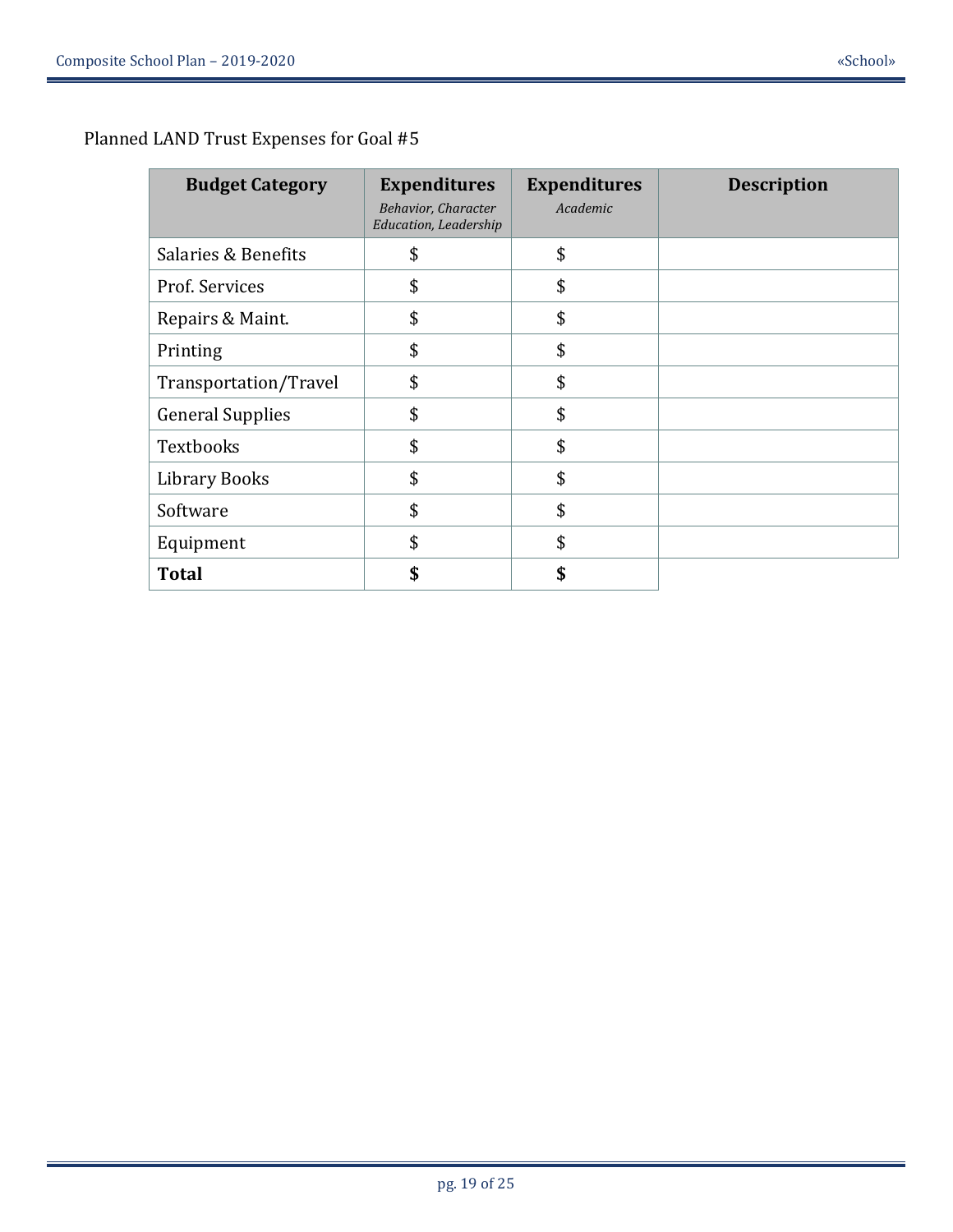# **GOAL #6:**

| <b>District Strategic Plan Area:</b>                                             |                  |         |                              |
|----------------------------------------------------------------------------------|------------------|---------|------------------------------|
| <b>Student Growth &amp; Achievement</b>                                          |                  |         | <b>Empowered Employees</b>   |
| Safety & Security                                                                |                  |         | <b>Fiscal Responsibility</b> |
| Parent & Community Connections                                                   |                  | Culture |                              |
| Academic area(s) addressed by the goal:                                          |                  |         |                              |
| Reading                                                                          | Technology       |         | <b>Social Studies</b>        |
| Mathematics                                                                      | Science          |         | Health                       |
| Writing                                                                          | <b>Fine Arts</b> |         | <b>World Languages</b>       |
| <b>Action Plan:</b>                                                              |                  |         |                              |
| Will LAND Trust funds be used to support the implementation of this goal?        |                  |         |                              |
| $\Box$ Yes (complete the budget sections below)                                  |                  |         |                              |
| No (skip the budget sections below)                                              |                  |         |                              |
| Does this action plan include behavioral/character education/leadership efforts? |                  |         |                              |
| Yes (answer the next question)                                                   |                  |         |                              |
| No (skip the next question)                                                      |                  |         |                              |
| Explain how these efforts directly affect student achievement.                   |                  |         |                              |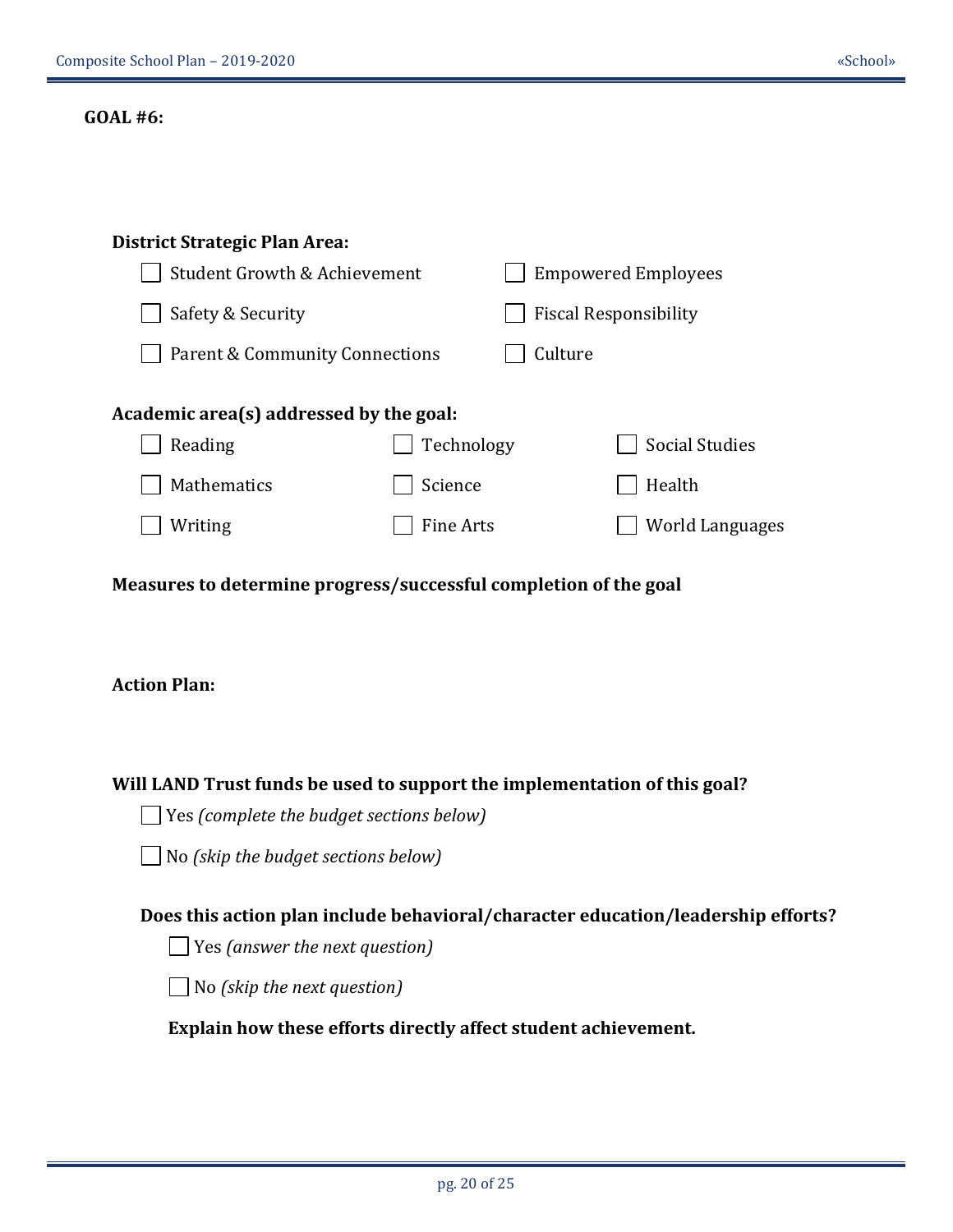| <b>Budget Category</b>  | <b>Expenditures</b><br><b>Behavior, Character</b><br><b>Education, Leadership</b> | <b>Expenditures</b><br>Academic | <b>Description</b> |
|-------------------------|-----------------------------------------------------------------------------------|---------------------------------|--------------------|
| Salaries & Benefits     | \$                                                                                | \$                              |                    |
| Prof. Services          | \$                                                                                | \$                              |                    |
| Repairs & Maint.        | \$                                                                                | \$                              |                    |
| Printing                | \$                                                                                | \$                              |                    |
| Transportation/Travel   | \$                                                                                | \$                              |                    |
| <b>General Supplies</b> | \$                                                                                | \$                              |                    |
| <b>Textbooks</b>        | \$                                                                                | \$                              |                    |
| <b>Library Books</b>    | \$                                                                                | \$                              |                    |
| Software                | \$                                                                                | \$                              |                    |
| Equipment               | \$                                                                                | \$                              |                    |
| <b>Total</b>            | \$                                                                                | \$                              |                    |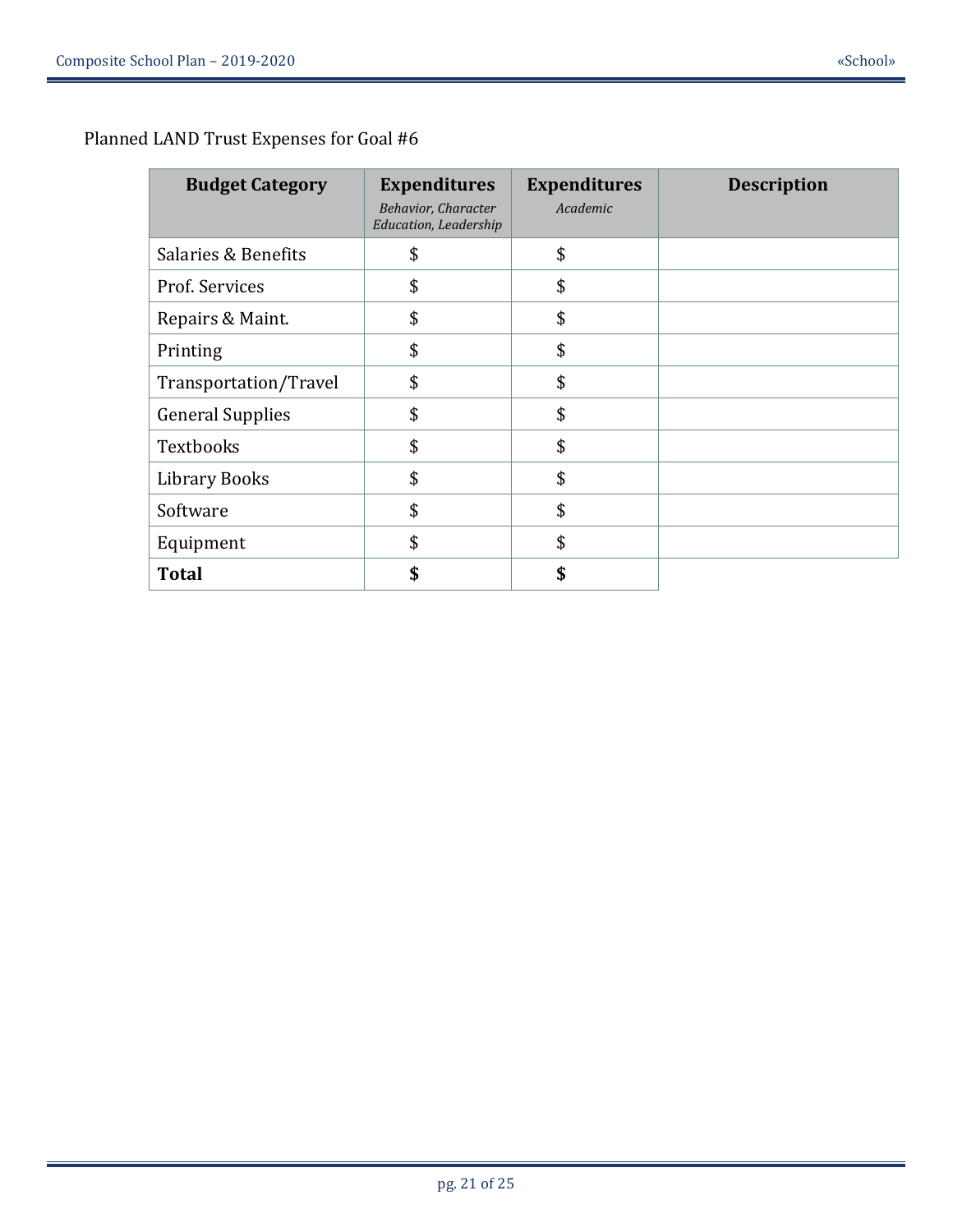# **ADDITIONAL LAND TRUST QUESTIONS**

# SUMMARY OF PLANNED EXPENDITURES

L – Is planned carryover more than 10% of projected new funds?

Yes  $\bowtie$  No

PLAN FOR CARRYOVER IN EXCESS OF 10% *(Skip if answer to prior question was "No")*

If the need arises, increased InfiniD Lab instructor hours will be purchased through Trust Land funds. (Goal 3)

If the previous written district grant does not get approved, Imagine Math or Imagine Learning will be purchased through Trust Land funds. ((Goal 1-2)

Any new students moving in to Boulton Elementary will access the GO Math consumables which will be purchased through Trust Land Funds. (Goal 2)

# PLAN FOR LARGER THAN PROJECTED DISTRIBUTION

If the need arises, increased InfiniD Lab instructor hours will be purchased through Trust Land funds. (Goal 3)

If the previous written district grant does not get approved, Imagine Math or Imagine Learning will be purchased through Trust Land funds. ((Goal 1-2)

Any new students moving in to Boulton Elementary will access the GO Math consumables which will be purchased through Trust Land Funds. (Goal 2)

# PLAN FOR SHARING THE SCHOOL LAND TRUST PLAN WITH THE COMMUNITY

Letters to policy makers School newsletter

 $\bowtie$  Labels to identify LAND Trust purchases  $\bowtie$  School website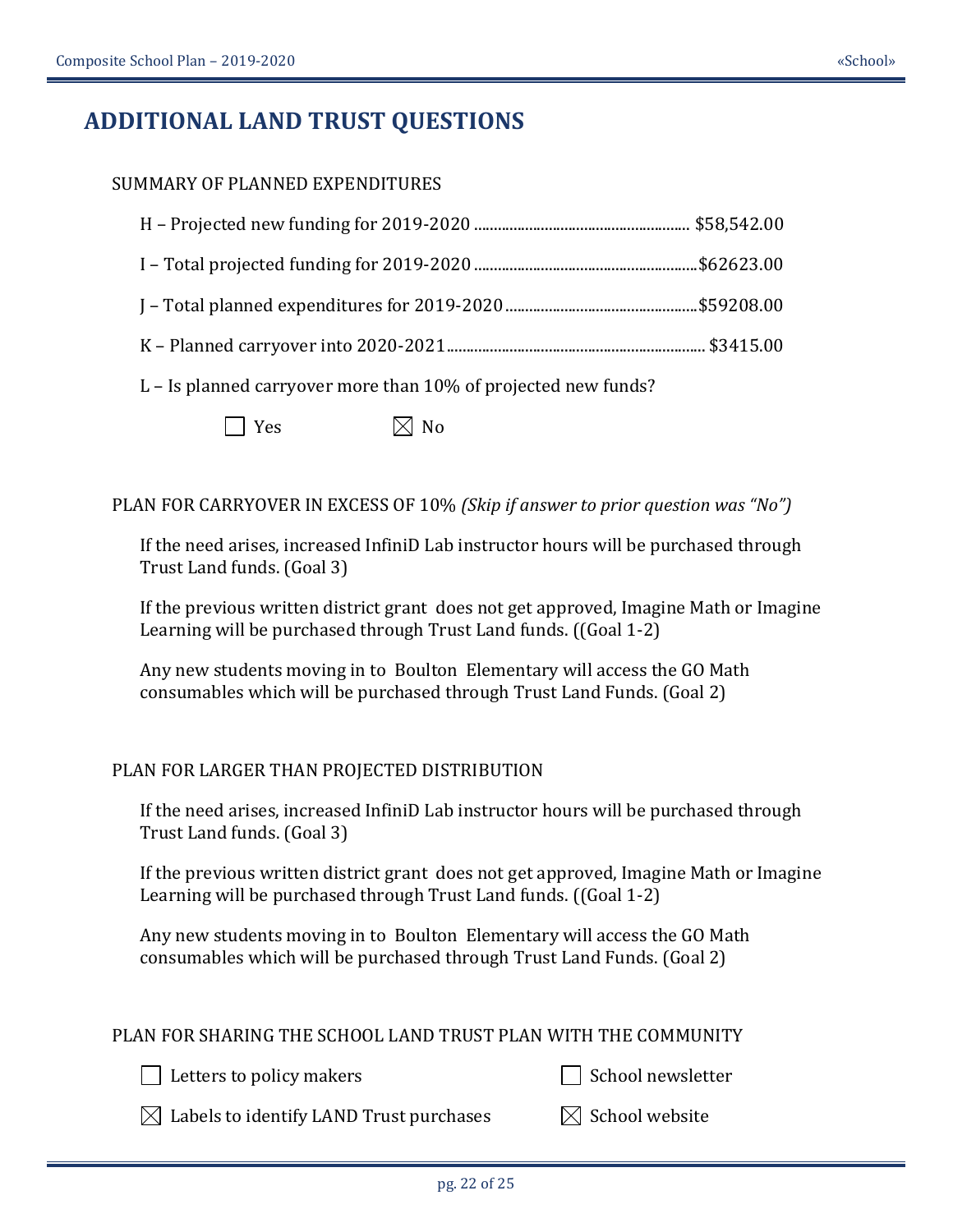# $\boxtimes$  School assembly  $\Box$  School marquee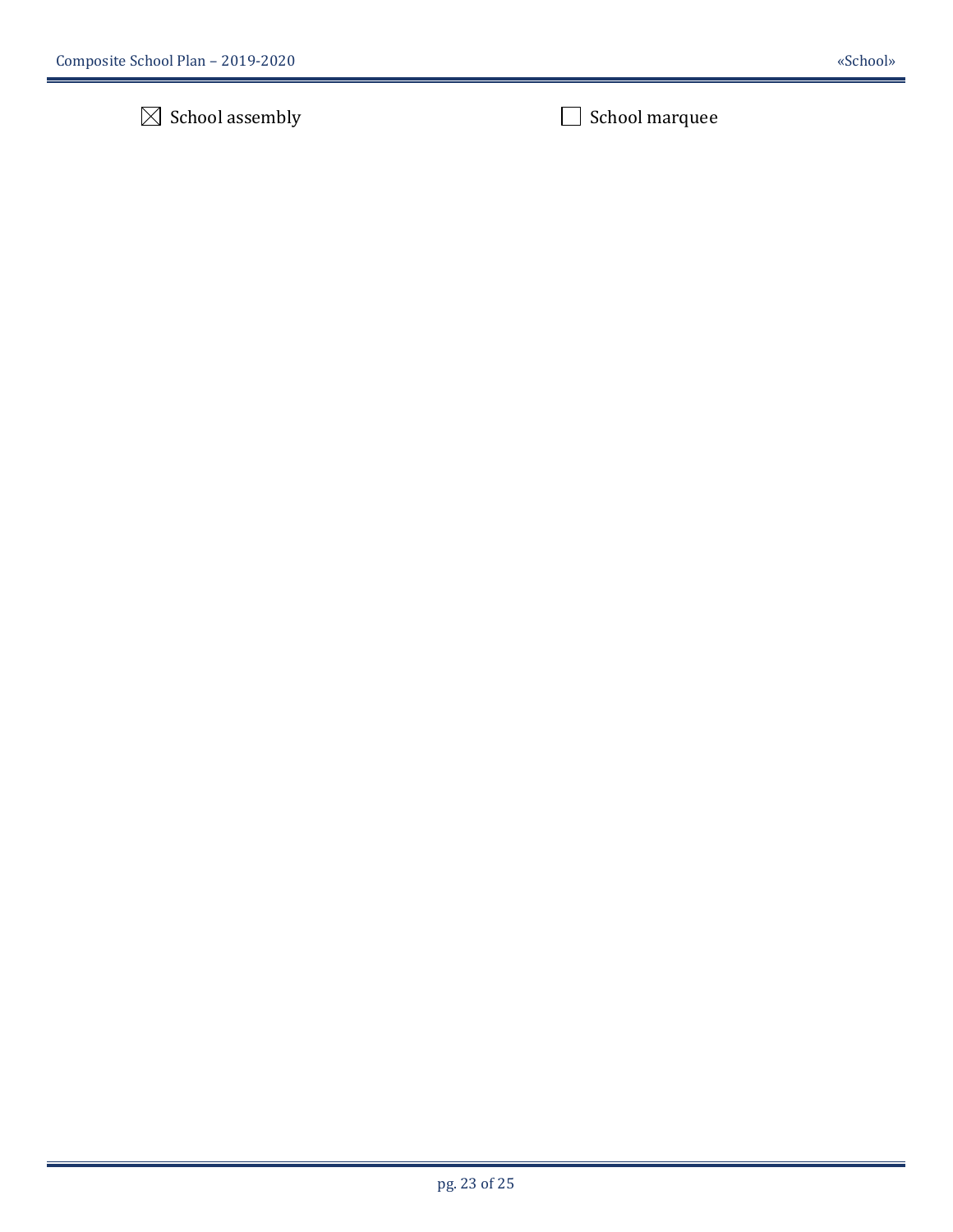# **SCHOOL COMMUNITY COUNCIL APPROVAL**

Date of council approval vote: \_\_\_\_\_

Number who approved:

Number who did not approve:

Number who were absent or abstained: **0**